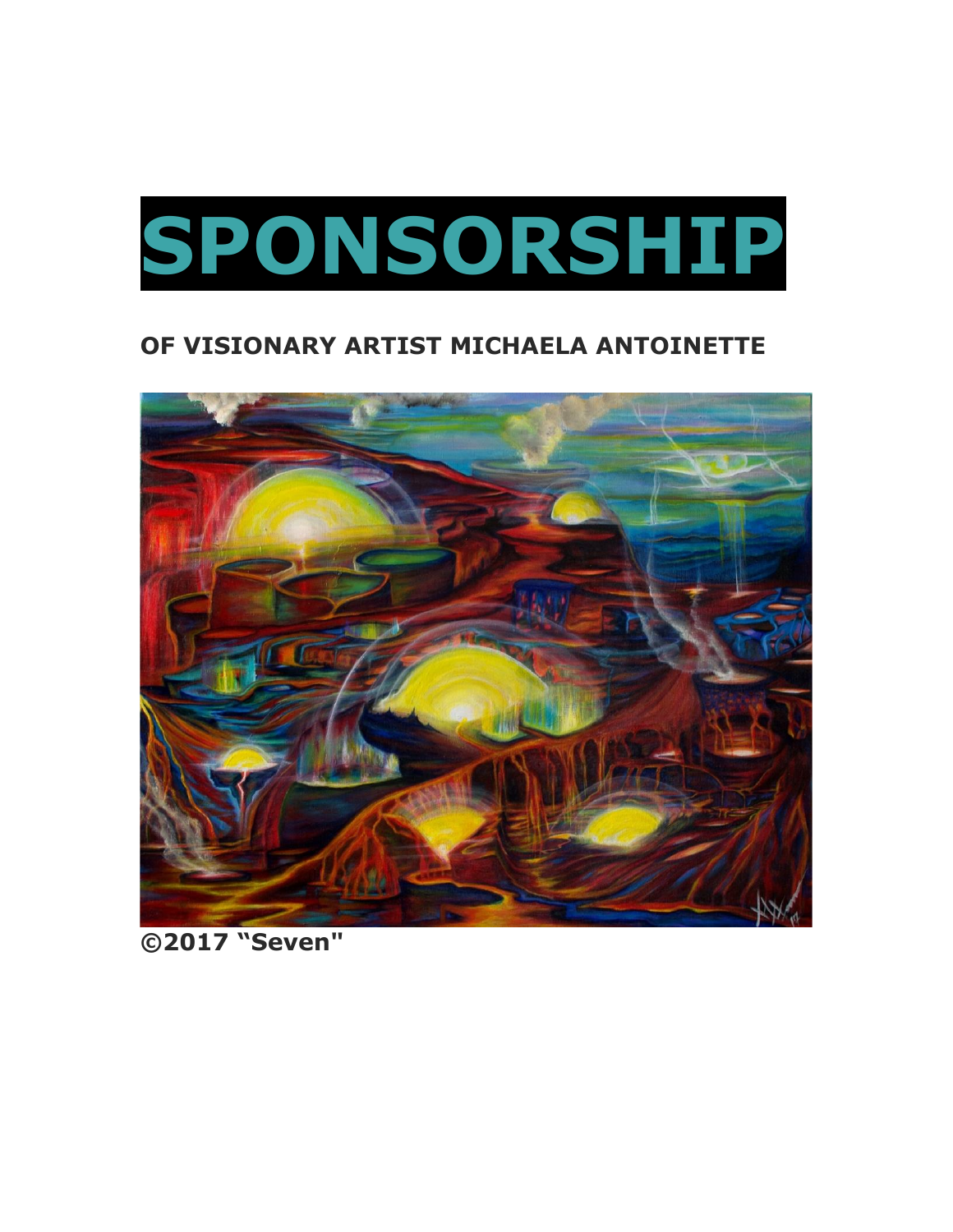

## **\$20,000 Platinum Benefactor**

Exclusive Studio visit or meet and greet with the Artist. If Co-vid restrictions apply, a zoom meeting can be arranged.

Exclusive private dinner or cocktail hour and a preview of the sponsored exhibition if and when feasible

Introduction as the Main Benefactor on opening night

Inclusion in all press releases national and international if applicable

Inclusion on all printed materials and radio appearances if applicable

Sponsor Signage at the exhibition entrance, with **Platinum Benefactor notation**

Acknowledgement & logo on *Website*, *Instagram*, *LinkedIn* and digital invitations and advertisements with **Platinum Benefactor**  notation

Large scale custom piece by the artist to be delivered within 24 months

**Become a Platinum Benefactor**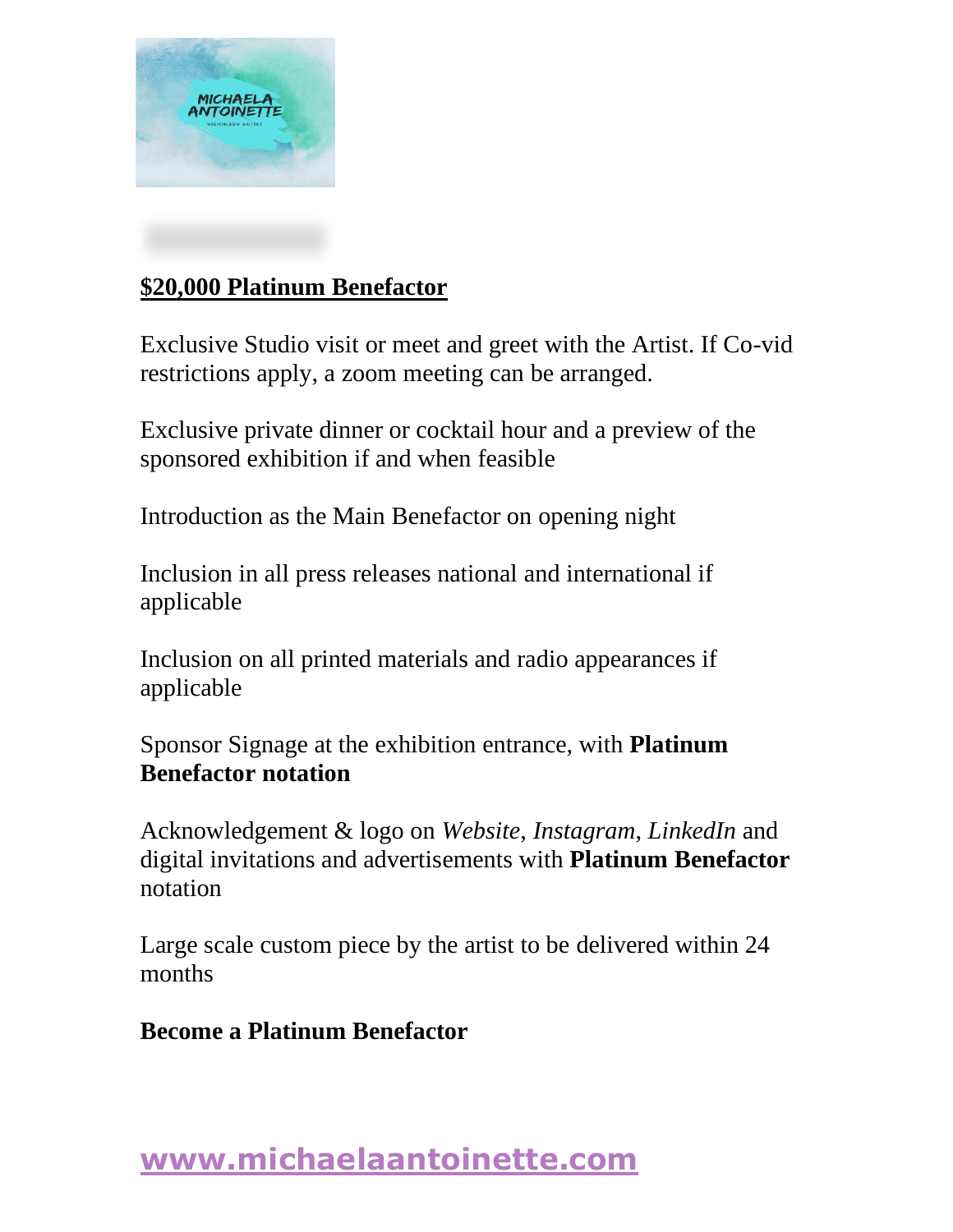

Please [Click here](https://www.michaelaantoinette.com/contact) to enter your contact information.

#### **\$5,000 Gold Exhibition Sponsor**

Corporate name or logo on exhibition invitation or flyers with notation of **Gold Sponsor**

Acknowledgement on *Website and LinkedIn* with **Gold Sponsor notation** 

Inclusion on all printed materials

Acknowledgement in local Press Releases of exhibition

Medium scale custom piece by the artist to be delivered within 12- 18 months

#### **Become a Gold Exhibition Sponsor**

Please [Click here](https://www.michaelaantoinette.com/contact) to enter your contact information.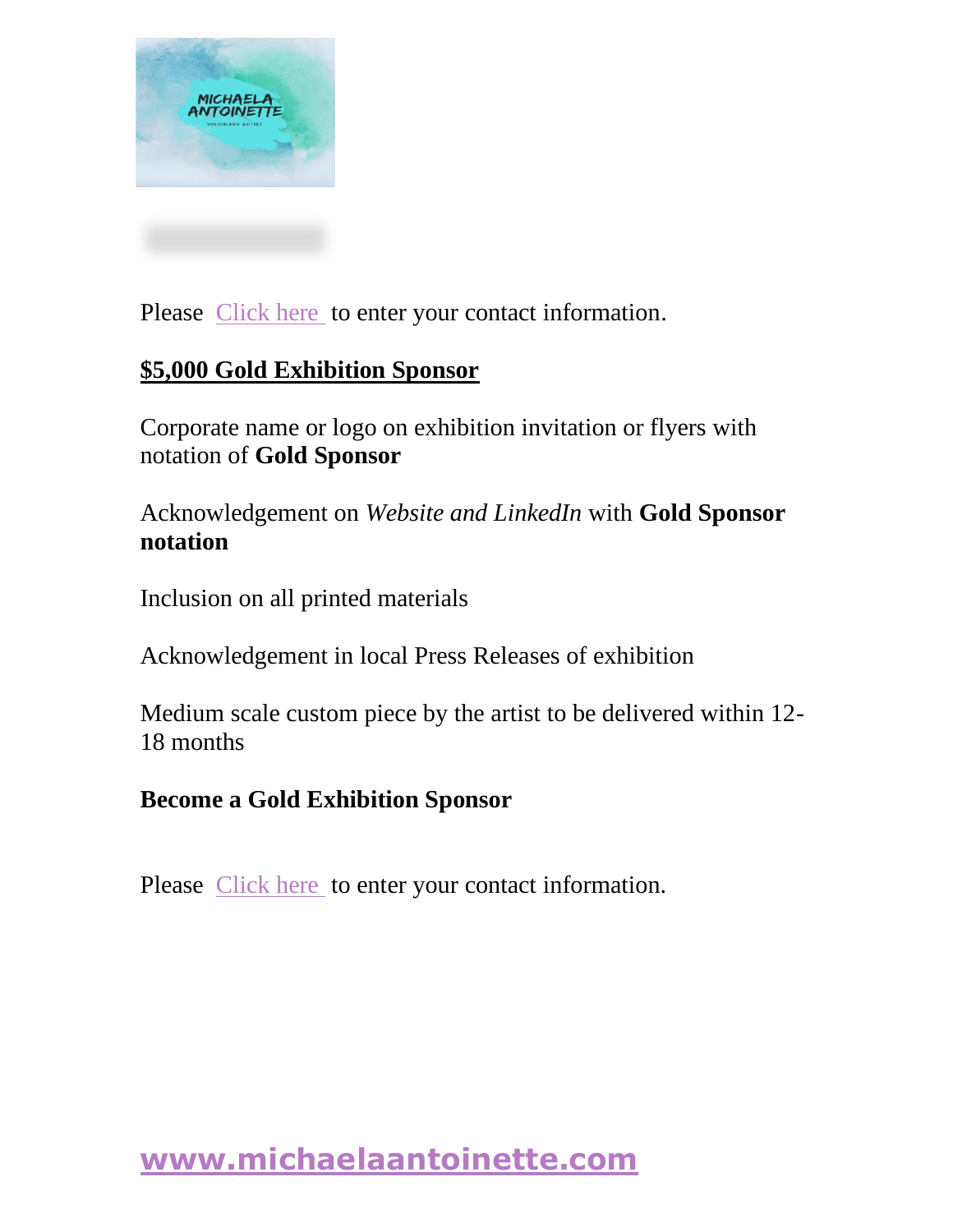

### **\$3,000 Silver Exhibition Sponsor**

Corporate name or logo on exhibition flyers with notation of **Silver Sponsor**

Acknowledgement & logo on *Website and LinkedIn with* **Silver Sponsor notation**

Acknowledgement & logo on *Exhibition Flyers*

Acknowledgement in local Press Releases of exhibition

Small scale custom piece by the artist to be delivered within 12 months

## **Become a Silver Exhibition Corporate Sponsor**

Please [Click here](https://www.michaelaantoinette.com/contact) to enter your contact information.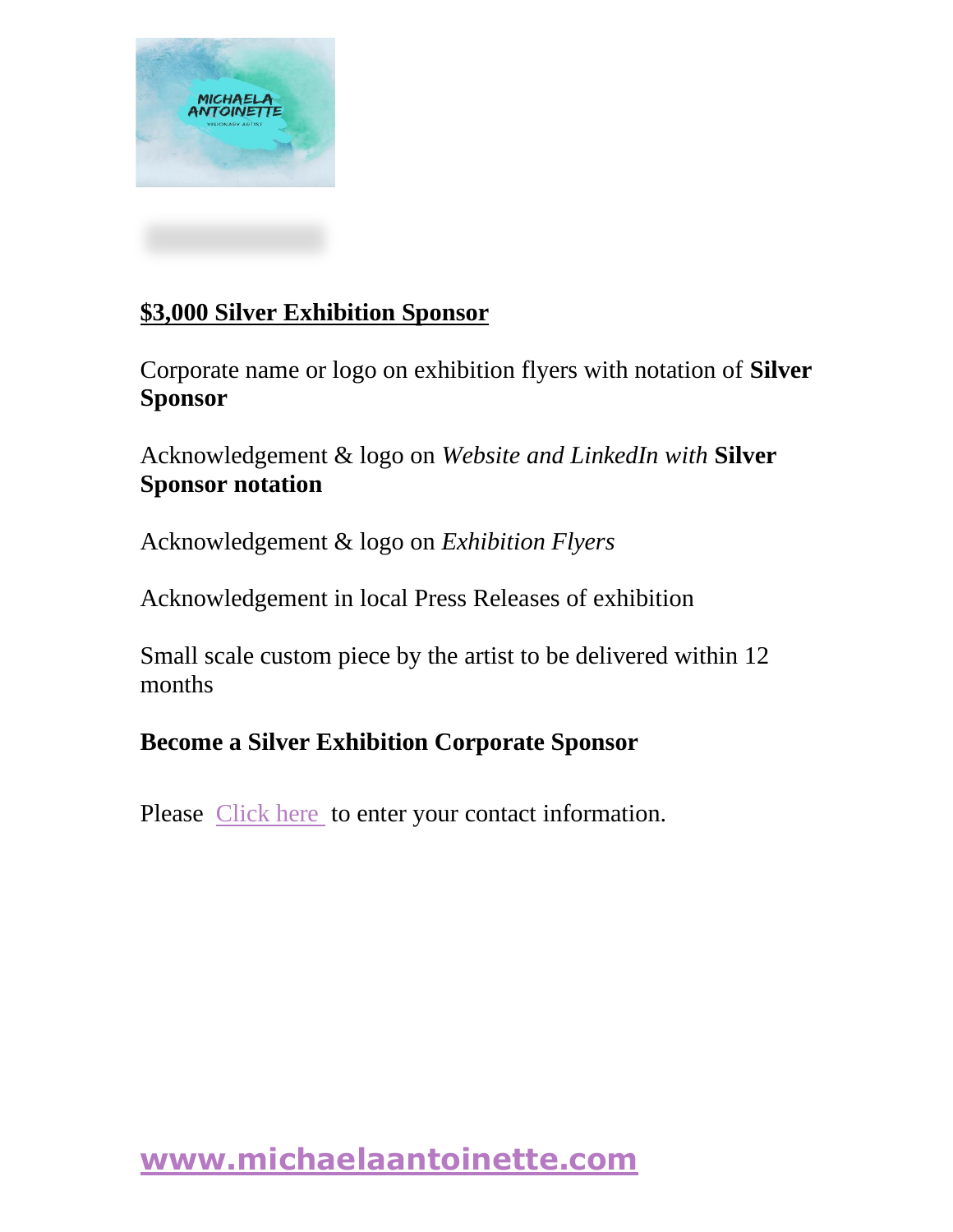

## **OTHER WAYS YOU CAN BE A PATRON OF THE ARTS**

### **\$250 Copper Sponsor**

Name or logo on exhibition invitation with notation of **Copper Sponsor**

Acknowledgement & logo on *Website*

### **Become a Copper Sponsor**

Please [Click here](https://www.michaelaantoinette.com/contact) to enter your contact information.

## **\$100 Art Supporter**

Name Acknowledgement & logo on *Website* with **Art Supporter** notation

#### **Become an Art supporter**

Please [Click here](https://www.michaelaantoinette.com/contact) to enter your contact information.